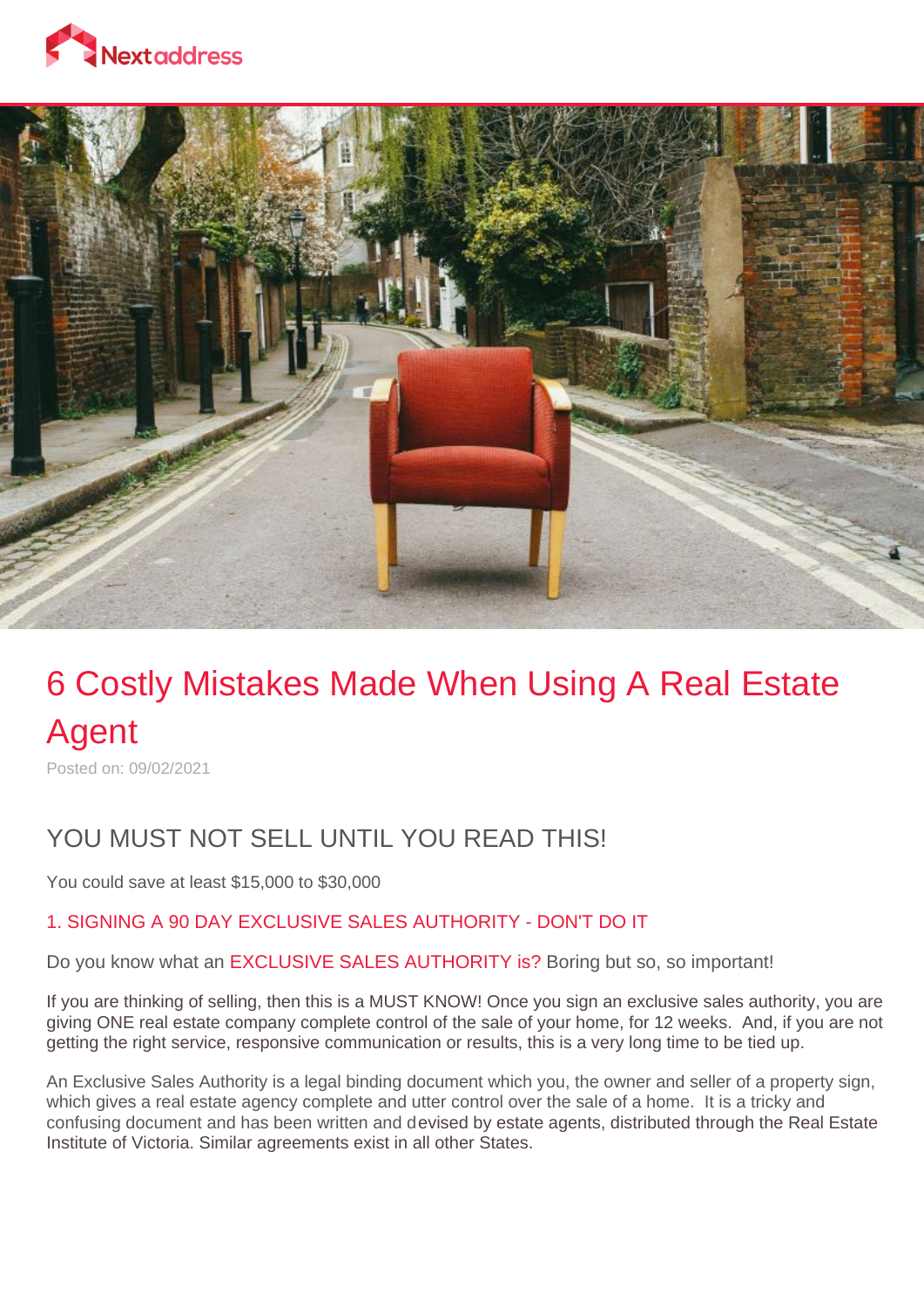'It is a tricky and confusing document devised by real estate agents.'

Once you sign this document, you are tied to only one agency and you even if you find a buyer your self you still have to pay the agency commission. The terms and conditions of a Written Authority are usually in the agent's favour.

Any ethical agent will be willing and prepared to negotiate the conditions with you before you sign it. The document controls you as the vendor, how the property and buyers are managed and marketed for a set and defined period. And at Next Address, we believe this document reduces your ability to have flexibility in how to sell your home.

It is a complex document. The front page is quite easy and simple, but it is the back page where the detail and concerns arise. There is some very interesting fine print which is the problem.

The front page states that the authority you are signing is only for a specific period. In the fine print, it clearly indicates that unless you cancel in writing, the authority runs indefinitely. So what's the problem with this? You are tied to this company and any decisions you make about your home, they can still demand commission payments.

'unless you cancel in writing, the authority runs indefinitely.'

The fine print allows for the agent to request payment from you, well after the authority has past, if they can prove that the buyer came through the home, at some time during the time they controlled the sale of the home. Even if you found the buyer!

The other issue with these authorities is the high cost of the commission charged by agents. Effectively as a seller you are signing over somewhere from 1.5 to 2.5% commission based on the final sale price to the agency.

Let's imaging your property is worth \$500,000, at 2.5% this is \$12,500, if your home is worth \$750,000 at 2%commission this =\$15,000. Then there is also the advertising and marketing campaigns the agents believe you need. This is a large figure to give to an agency to effectively open the door of your home and allow people to wander through it.

So let's explore this situation a little bit more

Let's imagine you make work shirts. Would you give your work shirts to only one type of shirt shop and to one group of sales staff to sell? We don't think so. You would spread your shirt to lots of different sales shops and staff so they can all sell your shirts. And to be even more effective and to make more money, you would sell your shirts direct and cut out any middleman or third party. So why consider giving your house to a third party to sell in the first place!

The issue with signing an exclusive sales authority is your effectively handing control of the sales process to this third party, who are mainly interested in the commission they will receive when the property is sold. This is an old fashioned and archaic method of sales.